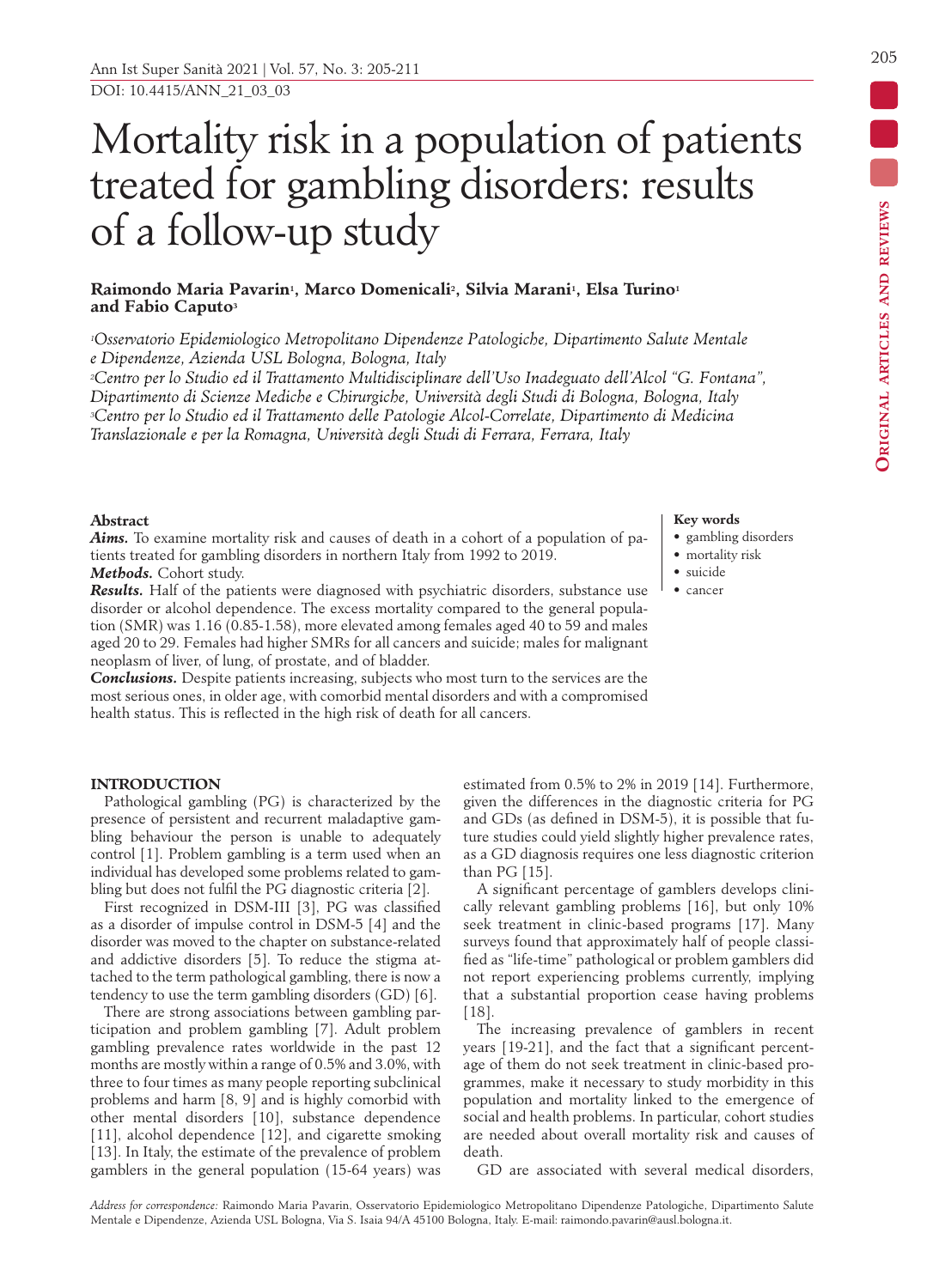particularly tachycardia, angina, cirrhosis and other liver disease [22], arteriosclerosis and any heart condition [23], chronic medical conditions and obesity [24, 25]. Furthermore, it was reported that PGs suffer from physical symptoms, such as fatigue, headaches, gastric pain, nausea [26], heartburn, and backache [27].

As for suicide, an association between gambling problems and suicidal ideation [28], suicide attempts [29] and suicide completed was found [30, 31] and pathological gambling should be seen as a chronic condition with a similar risk for suicidal ideation and behaviour as with other mental illnesses [32].

As regards the risk of death, there is only one study on general mortality in patients with a GD diagnosis, in which the first cause of death was suicide, followed by all cancers and diseases of the circulatory system [33]. A mortality excess with respect to the general population of 1.8 (95% CI 1.4-2.2) was reported, higher among females and also among subjects aged 29 to 49, more elevated for suicide.

In Italy, PGs can seek treatment in Services Dedicated to Drug Addicts (SERD), in Community Mental Health Centres (CMHC) or in hospital wards. In these three different public settings, treatment is covered by the National Health Service and is voluntary cohorts.

The aim of this study was to examine mortality risk and causes of death in a cohort of patients treated for GD in residents in the Emilia-Romagna region (northern Italy), over a 27-year follow-up period (from 1992 to 2019). Our aims were to estimate overall crude mortality rates and excess mortality by age, gender, substance use disorders, alcohol dependence, and psychiatric diagnoses

### **METHODS**

We selected subject resident in the Emilia-Romagna region, aged over 17 years, referred for the first time to hospitals, SERDs and CMHCs with an ICD-9 (312.31) (ICD: International Classification of Diseases) or ICD-10 (F 63.0) diagnosis of pathological gambling in the period from 01/01/1992 to 31/12/2018. The cases were selected from the IT systems of SERDs (9 units), CMHCs (11 units), and hospitals (10 facilities). Each person may have sought treatment in all these services and the information was collected at the first contact.

Data were retrospectively collected from the various digitalized archives: the PG diagnosis in SERDs could be made at the first contact or in the subsequent periods, in CMHCs and hospitals it could have been concomitant with other psychiatric diagnoses. The date of first access considered in this study refers to the first PG diagnosis.

To be noted that DSM diagnosis was not recorded in the digitalized archives and services did not use ICD-11 codes during the study period.

The cohort was made up of 826 subjects, 20% female, 12% non-native, with an average age at first admission of 47.6 years.

All the variables were drawn from the electronic databases: age, gender, country of birth, residence, diagnoses, services addressed, date of first contact, and of diagnostic assessments.

To identify any other mental disorder, drug dependence, or alcohol dependence in the entire period, the cohort was cross-checked with the electronic data available for all subjects referring, respectively, to the hospitals, the SERDs, and the CMHCs in the metropolitan area of Bologna, and ICD-9 CM psychiatric diagnoses at first admission were included.

Person years (PY) were calculated from the first documented episode to 31 December 2019 or up to the date of death. The patients lost at follow-up were included in person-years until the date they moved out of their last known stable place of residence.

Based on the ICD9 (until 2008) and ICD10 (from 2009) codes, mortality was verified at the registry offices of the municipality where the patients were living at the end of the study period (i.e. 31 December 2019) or at death; personal identifiers were used following the rules of privacy regulation.

In keeping with Italian privacy regulations, the study design was approved by the local research ethics committee (Cod. CE: 19131).

Continuous and categorical variables were analysed with Student's t and chi-squared test, respectively. Crude mortality rates (CMRs) per thousand PY and relative confidence intervals (CI) at 95% were calculated.

In order to compare the mortality of PGs with that of the general population, the standardized mortality ratios (SMR) and the exact 95% relative confidence intervals specific for cause and sex – using as standard the relative specific mortality rates of the population of the Emilia Romagna Region – have been calculated as well. The SMR, adjusted according to age and calendar year was calculated overall and for all specific causes represented.

A Poisson regression analysis was performed to analyse the combined effect of gender, age, any psychiatric diagnosis, substance use disorders, alcohol dependence and interval from first registration on mortality risk.

Data analyses were performed using the STATA 15.1 statistical software program.

#### **RESULTS**

Follow-up continued until 31 December 2019, or until the date of death for 99% of the subjects (eight subjects were lost to follow-up). There were 4,672 at-risk PY (885 female, 3,787 male) and 39 deaths, the first of which occurred in 2003.

The number of patients has been increasing over time and 75% of subjects accessed services after 2012. As regards the first service accessed, 88% were referred to a SERD, 9% to a CMHC, and 3% to an hospital. Overall, half of them had another diagnosis: 41% were diagnosed for any psychiatric disorder (mainly neurotic and somatoform syndromes, personality and behavior disorders, depression), 10% for substance use disorders, and 8% for alcohol dependence *(Table 1)*.

In this cohort, 4.7% (39 subjects) died. Twenty-six were male (3.9% of all males), and 13 were female (7.9% of all females). Cancers (62% of all deaths) and diseases of the circulatory system (13%) were the main causes of death. We highlight five deaths for neoplasm of liver (13%), three for neoplasm of bronchus and lung (8%), and two for intentional self-harm (5%).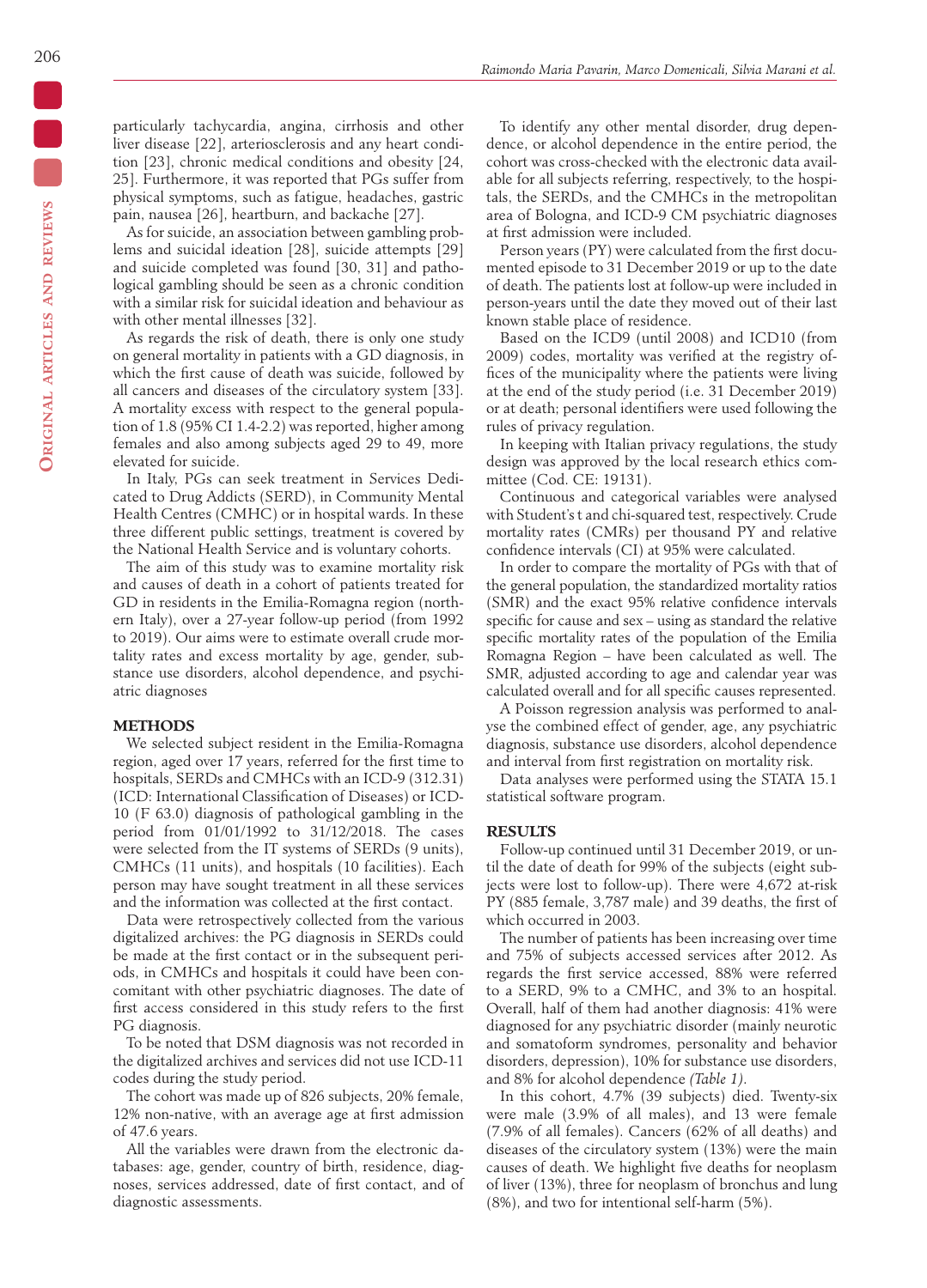#### **Table 1**

Problematic gambling: patients diagnosed from 1992 to 2018 in the metropolitan area of Bologna

|                               |                                                 | <b>Total (826)</b> |      |                | <b>Males (661)</b> |              | Females (165)  |          |
|-------------------------------|-------------------------------------------------|--------------------|------|----------------|--------------------|--------------|----------------|----------|
|                               |                                                 | N                  | $\%$ | N              | $\%$               | $\mathsf{N}$ | %              |          |
| Country of birth              | <b>Natives</b>                                  | 724                | 87.7 | 573            | 86.7               | 151          | 91.5           | 0.092    |
|                               | Non-natives                                     | 102                | 12.3 | 88             | 13.3               | 14           | 8.5            |          |
| Age at first<br>admission     | Mean $(\pm$ standard deviation)                 | $47.6 \pm 13.8$    |      | 45.9±13.3      |                    | 54.7±13.4    |                | < 0.0001 |
| <b>Period of first access</b> | $% \leq 2000$                                   | $\overline{7}$     | 0.9  | $\overline{7}$ | 1.1                |              | $\overline{a}$ | 0.110    |
|                               | %2001/2006                                      | 52                 | 6.3  | 44             | 6.7                | 8            | 4.9            |          |
|                               | %2007/2012                                      | 146                | 17.7 | 108            | 16.2               | 38           | 23.0           |          |
|                               | %2013/2018                                      | 621                | 75.1 | 502            | 76.0               | 119          | 72.1           |          |
| <b>First access</b>           | Public service for addictions                   | 726                | 87.9 | 587            | 88.8               | 139          | 84.2           | 0.015    |
|                               | Hospital                                        | 26                 | 3.1  | 15             | 2.3                | 11           | 6.7            |          |
|                               | Mental Health Service                           | 74                 | 9.0  | 59             | 8.9                | 15           | 9.1            |          |
| <b>Other diagnoses</b>        | Substance use disorders                         | 80                 | 9.7  | 73             | 11.0               | 7            | 4.2            | 0.008    |
|                               | Alcohol dependence                              | 68                 | 8.2  | 56             | 8.5                | 12           | 7.3            | 0.616    |
|                               | Any psychiatric diagnosis                       | 337                | 40.8 | 244            | 36.9               | 93           | 56.4           | < 0.0001 |
| Psychiatric diagnosis         | Schizophrenia and other functional<br>psychosis | 36                 | 4.4  | 30             | 4.5                | 6            | 3.6            | 0.612    |
|                               | Mania and bipolar affective disorders           | 37                 | 4.5  | 29             | 4.4                | 8            | 4.9            | 0.798    |
|                               | Depression                                      | 89                 | 10.8 | 65             | 9.8                | 24           | 14.6           | 0.194    |
|                               | Neurotic and somatoform syndromes               | 158                | 19.1 | 108            | 16.3               | 50           | 30.3           | < 0.0001 |
|                               | Personality and behavior disorders              | 92                 | 11.1 | 67             | 10.1               | 25           | 15.2           | 0.067    |
|                               | Other psychic disorders                         | 62                 | 7.5  | 47             | 7.1                | 15           | 9.1            | 0.388    |

The CMR for 1,000 PY were 8.35, higher for females (14.7) and for the oldest patients (<30 years CMR 3.50, 95% CI 0.49-24.85; 30/59 years CMR 3.42, 95% CI 1.90-6.18; ≥60 years CMR 23.05, 95% CI 15.80-33.60).

As regards the causes of death, the CMR in both genders was higher for all cancers, followed by diseases of the circulatory system, and external causes of death, particularly suicide *(Table 2)*.

The excess mortality compared to the general population was 1.16 (0.85-1.58), and it was not statistically significant among males or among females. We highlight elevated and statistically significant SMRs for all cancers and among subjects aged less than 30 years *(Table 3)*.

Regarding gender, females had higher statistically significant SMRs for all cancers (malignant neoplasm of the pancreas) and suicide; males had higher statistically significant SMRs for malignant neoplasm of liver, of lung, of prostate, and of bladder *(Table 2)*.

Among males, SMRs were elevated and statistically significant among subjects aged less than 30; among females, SMRs were elevated and statistically significant among patients aged from 40 to 59 *(Table 3)*.

Furthermore, we highlighted elevated statistically significant SMRs for patients with a diagnosis of schizophrenia, and personality and behavior disorders.

The combined effect of gender, age, any psychiatric diagnosis, substance use disorders, alcohol dependence and interval from registration was obtained from a Poisson regression analysis. A higher risk of death was found for patients aged more than 60 (<45 years RR 1; 45-60 years RR 2.47, 95% CI 0.70-8.75; >60 years RR 13.14, 95% CI 3.80-45.45), more elevated in the year of first contact and decreasing after three years (<1 year RR 1; 1-3 years RR 0.42, 95% CI 0.14-1.26; >3 years RR 0.13, 95% CI 0.04-0.39).

## **DISCUSSION**

This is one of the first cohort studies, characterized by a 27-year follow-up duration, showing all the causes of death in a population of subjects treated for GD.

Our data suggest several interesting observations: the number of PGs has been increasing over time and half of them were diagnosed with psychiatric disorders, substance use disorder or alcohol dependence; all cancers are the most common cause of death, followed by diseases of the circulatory system; excess mortality compared to the general population is more elevated among females aged 40 to 59 and males aged 20 to 29.

Psychiatric comorbidity is the rule and not the exception for PGs [34], and mood/anxiety disorders, substance use disorders, impulse control disorders, and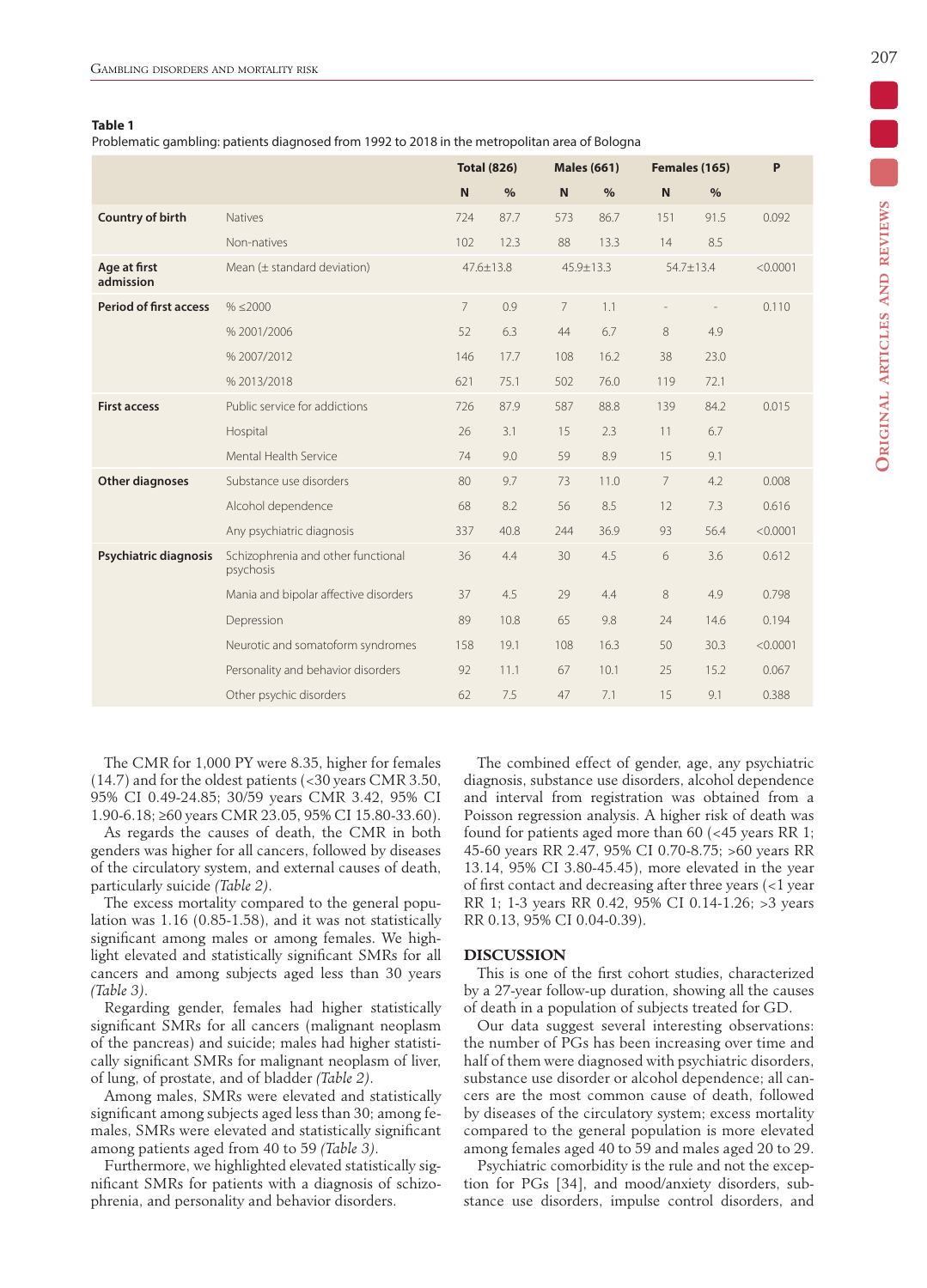## **Table 2**

Crude Mortality Rates and Standardized Mortality Ratios for the most commons causes of death

|                                                         | O/E     | <b>CMR</b> | 95% CI        | <b>SMR</b> | 95% CI         |
|---------------------------------------------------------|---------|------------|---------------|------------|----------------|
| <b>All causes</b>                                       | 39/33.7 | 8.35       | 6.10-11.43    | 1.16       | $0.85 - 1.58$  |
| Infectious and parasitic diseases                       | 2/1.12  | 0.43       | $0.11 - 1.71$ | 1.79       | $0.45 - 7.15$  |
| Tumours/Neoplasms                                       | 24/11.6 | 5.14       | 3.44-7.66     | 2.07       | 1.38-3.08      |
| Malignant neoplasm of stomach                           | 2/0.11  | 0.43       | $0.11 - 1.71$ | 17.41      | 4.35-69.60     |
| Malignant neoplasm of liver and intrahepatic bile ducts | 5/0.11  | 1.07       | $0.45 - 2.57$ | 45.17      | 18.80-108.52   |
| Malignant neoplasm of pancreas                          | 2/0.15  | 0.43       | $0.11 - 1.71$ | 13.22      | 3.31-52.87     |
| Malignant neoplasm of bronchus and lung                 | 3/0.42  | 0.64       | $0.21 - 1.99$ | 7.07       | 2.28-21.91     |
| Malignant neoplasm of prostate                          | 3/0.09  | 0.64       | $0.21 - 1.99$ | 35.43      | 10.46-100.57   |
| Malignant neoplasm of bladder                           | 2/0.07  | 0.43       | $0.11 - 1.71$ | 29.93      | 7.49/119.67    |
| Mental and behavioural disorders                        | 2/1.5   | 0.43       | $0.11 - 1.71$ | 1.37       | $0.34 - 5.49$  |
| Diseases of the circulatory system                      | 5/10.2  | 1.07       | $0.45 - 2.57$ | 0.49       | $0.20 - 1.18$  |
| External causes of morbidity and mortality              | 3/13.7  | 0.64       | $0.21 - 1.99$ | 0.22       | $0.07 - 0.68$  |
| Intentional self-harm (suicide)                         | 2/0.6   | 0.43       | $0.11 - 1.71$ | 3.32       | $0.83 - 13.26$ |
|                                                         | O/E     | <b>CMR</b> | 95% CI        | <b>SMR</b> | 95% CI         |
| <b>Males</b>                                            | 26/24.0 | 6.87       | 4.67-10.08    | 1.08       | $0.74 - 1.59$  |
| Infectious and parasitic diseases                       | 1/0.8   | 0.26       | $0.04 - 1.87$ | 1.28       | $0.18 - 9.06$  |
| Tumours/Neoplasms                                       | 14/8.8  | 3.70       | 2.19-6.24     | 1.59       | $0.94 - 2.68$  |
| Malignant neoplasm of liver and intrahepatic bile ducts | 5/0.1   | 1.32       | $0.55 - 3.17$ | 52.69      | 21.93-126.60   |
| Malignant neoplasm of bronchus and lung                 | 2/0.4   | 0.54       | $0.13 - 2.11$ | 5.67       | 1.42-22.66     |
| Malignant neoplasm of prostate                          | 3/0.1   | 0.79       | $0.26 - 2.46$ | 35.56      | 11.47-110.24   |
| Malignant neoplasm of bladder                           | 2/0.1   | 0.53       | $0.13 - 2.11$ | 33.22      | 8.31-132.83    |
| Mental and behavioural disorders                        | 2/1.1   | 0.53       | $0.13 - 2.11$ | 1.79       | $0.45 - 7.14$  |
| Diseases of the circulatory system                      | 4/6.8   | 1.06       | $0.40 - 2.81$ | 0.59       | $0.22 - 1.56$  |
| External causes of morbidity and mortality              | 2/9.8   | 0.53       | $0.13 - 2.11$ | 0.20       | $0.05 - 0.81$  |
| Intentional self-harm (suicide)                         | 1/0.6   | 0.26       | $0.04 - 1.87$ | 1.79       | $0.25 - 12.69$ |
|                                                         | O/E     | <b>CMR</b> | 95% CI        | <b>SMR</b> | 95% CI         |
| <b>Females</b>                                          | 13/9.7  | 14.70      | 8.53-25.31    | 1.34       | $0.78 - 2.30$  |
| Infectious and parasitic diseases                       | 1/0.34  | 1.13       | $0.16 - 8.03$ | 2.98       | $0.42 - 21.15$ |
| Tumours/Neoplasms                                       | 10/2.8  | 11.30      | 6.08-21.01    | 3.57       | 1.92-6.64      |
| Malignant neoplasm of pancreas                          | 2/0.0   | 2.26       | $0.57 - 9.04$ | 47.48      | 11.88-189.86   |
| Diseases of the circulatory system                      | 1/3.4   | 1.13       | $0.16 - 8.03$ | 0.30       | $0.04 - 2.12$  |
| External causes of morbidity and mortality              | 1/3.9   | 1.13       | $0.16 - 8.03$ | 0.26       | $0.04 - 1.84$  |
| Intentional self-harm (suicide)                         | 1/0.0   | 1.13       | $0.16 - 8.03$ | 22.91      | 3.23-162.61    |

PY: person year; O: observed deaths; E: expected deaths; CMR: crude mortality ratio for 1000 PY; SMR: standardized mortality ratios; CI: confidence interval.

personality disorders are frequently comorbid with GD [10-12].

The CMRs for 1,000 PY were 8.35, more elevated among females and the oldest patients. Mortality rates were higher for all cancers, followed by diseases of the circulatory system and suicide. These data can be justified by the fact that they involve older subjects with high physical and psychological comorbidity. In fact, the multivariate analysis documents a higher risk of death in the year of first access to the service and for patients aged over 60.

SMRs for all causes of death were much lower than those reported by the literature regarding alcohol dependence [35], cocaine use [36] heroin use [37], and psychiatric outpatients [38]. Moreover, SMRs were lower than those reported by Karlsson and Håkansson [33], both among males and females, than for subjects aged 20 to 49.

Regarding psychiatric diagnosis, in our study SMRs were higher for patients with a diagnosis of schizophrenia and personality disorders. Notably, while SMRs of people with personality disorders is consistent with oth-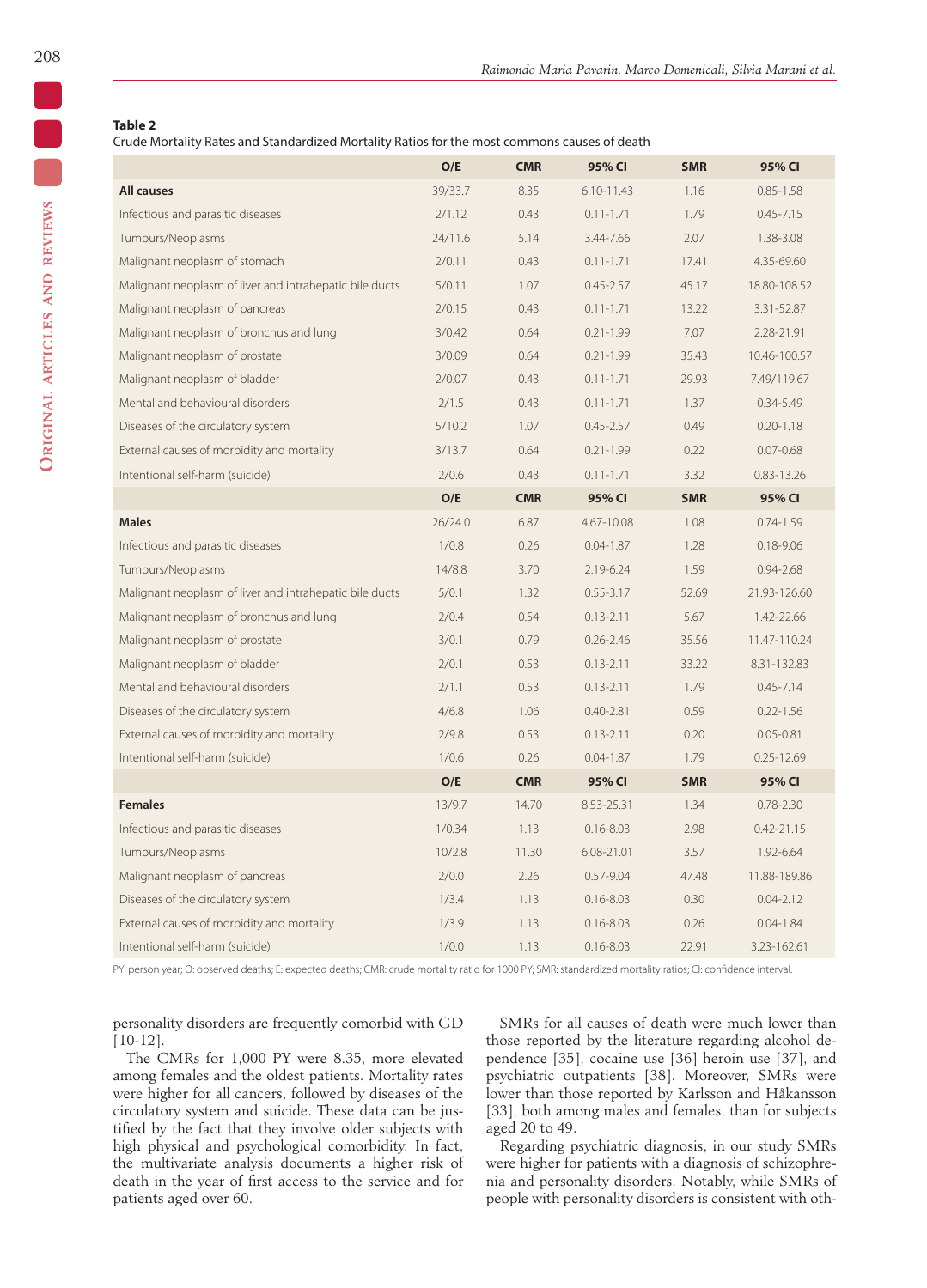### **Table 3**

Standardized Mortality Ratios for sex, age-group, first access service, substance disorders, alcohol dependence, psychiatric diagnosis

|                          |                                                 | <b>Total</b> |                |            | <b>Males</b>   |            | <b>Females</b> |  |  |
|--------------------------|-------------------------------------------------|--------------|----------------|------------|----------------|------------|----------------|--|--|
|                          |                                                 | <b>SMR</b>   | 95% CI         | <b>SMR</b> | 95% CI         | <b>SMR</b> | 95% CI         |  |  |
| Age-group                | <30 years                                       | 7.71         | 1.09-54.70     | 7.93       | 1.12-56.27     |            |                |  |  |
|                          | 30/39 years                                     | 2.30         | $0.32 - 16.34$ | 2.44       | $0.34 - 17.33$ |            |                |  |  |
|                          | 40/49 years                                     | 2.22         | $0.83 - 5.91$  | 1.80       | $0.58 - 5.59$  | 7.21       | 1.02-51.18     |  |  |
|                          | 50/59 years                                     | 1.54         | $0.69 - 3.43$  | 0.87       | $0.28 - 2.71$  | 6.49       | 2.09-20.12     |  |  |
|                          | $\geq 60$ years                                 | 0.98         | $0.67 - 1.43$  | 0.98       | $0.62 - 1.56$  | 0.99       | $0.51 - 1.90$  |  |  |
| Other<br>diagnosis       | Substance use disorders                         | 1.48         | $0.48 - 4.60$  | 1.68       | $0.54 - 5.21$  |            |                |  |  |
|                          | Alcohol dependence                              | 1.75         | $0.66 - 4.67$  | 2.59       | $0.97 - 6.91$  |            |                |  |  |
|                          | Psychiatric diagnosis                           | 1.34         | $0.89 - 2.02$  | 1.34       | $0.81 - 2.22$  | 1.34       | $0.67 - 2.69$  |  |  |
| Psychiatric<br>diagnosis | Schizophrenia and other<br>functional psychosis | 6.00         | 2.86-12.59     | 4.64       | 1.93-11.14     | 22.72      | 5.68-90.86     |  |  |
|                          | Mania and bipolar<br>affective disorders        | 1.99         | $0.50 - 7.95$  | 2.33       | 0.58-9.32      |            |                |  |  |
|                          | Depression                                      | 0.99         | $0.44 - 2.19$  | 1.21       | $0.51 - 2.92$  | 0.59       | $0.07 - 3.61$  |  |  |
|                          | Neurotic and<br>somatoform syndromes            | 1.57         | $0.89 - 2.77$  | 1.25       | $0.56 - 2.77$  | 2.12       | $0.95 - 4.73$  |  |  |
|                          | Personality and<br>behaviour disorders          | 2.72         | 1.30-5.71      | 2.20       | $0.92 - 5.29$  | 6.66       | 1.67-26.64     |  |  |
|                          | Other psychic disorders                         | 1.72         | $0.77 - 3.82$  | 1.35       | $0.34 - 5.42$  | 1.99       | $0.75 - 5.29$  |  |  |

SMR: standardized mortality ratios; CI: confidence interval.

er studies conducted on psychiatric outpatients, PGs with schizophrenia had higher SMRs [39].

Regarding mortality risk for diseases of the circulatory system, from various studies, it emerges that GD are associated with any heart condition, particularly arteriosclerosis [26], tachycardia, and angina [25].

Regarding suicide, mental and behavioral disorders, chronic pain, alcohol and drug abuse are the main risk factors [40, 41] and many studies have shown a high mortality risk among PCs [30-32]. Among the OCSE countries, Italy has one of the lowest suicide mortality rates [42], and crude mortality rate for suicide in 2016 in Italy (8.20 per 100,000 population) was much lower than Sweden (14.80 per 100,000) [43]. Nevertheless, mortality excess for suicide in our cohort was much lower than in the Swedish study and SMRs were statistically significant only for females, being suicide mortality risk very low for females in the general population.

Regarding mortality risk for all cancers, we highlight that GD are associated with liver disease [22], chronic medical conditions and obesity [24, 25], and PGs suffer from gastric pain, nausea [26], and heartburn [27]. Furthermore, particular lifestyles associated with GD, such as alcohol use and cigarette smoking, may have affected cancer mortality [44, 45]. Thus, changes in lifestyle (alcohol and tobacco use) must be a further relevant message for patients treated for GD.

Such as all researches based on large population, this study presents some limitations: the data used are those available from the first admission and data on the evolution of gambling habit are lacking. Moreover, data relating to alcohol use and tobacco smoking are lacking.

#### **CONCLUSIONS**

An elevated excess of mortality compared to the general population for older females and for younger males emerges from this study. Despite patients increasing, subjects who most turn to the services are the most serious ones, in older age, with comorbid mental disorders and with a compromised health status. This is reflected in the high risk of death for all cancers.

Moreover, suicide-related mortality is higher in females.

Further follow-up studies are necessary to confirm these evidences.

### *Author's contribution*

Pavarin R designed the study, analyzed data and drafted the manuscript; Turino E, Marani S, Domenicali M and Caputo F collected the data and analyzed the literature; all Authors revised the manuscript for intellectual content.

## *Conflict of interest statement*

All Authors declare that they have no conflicts of interest.

*Received* on 2 December 2020. *Accepted* on 17 May 2021.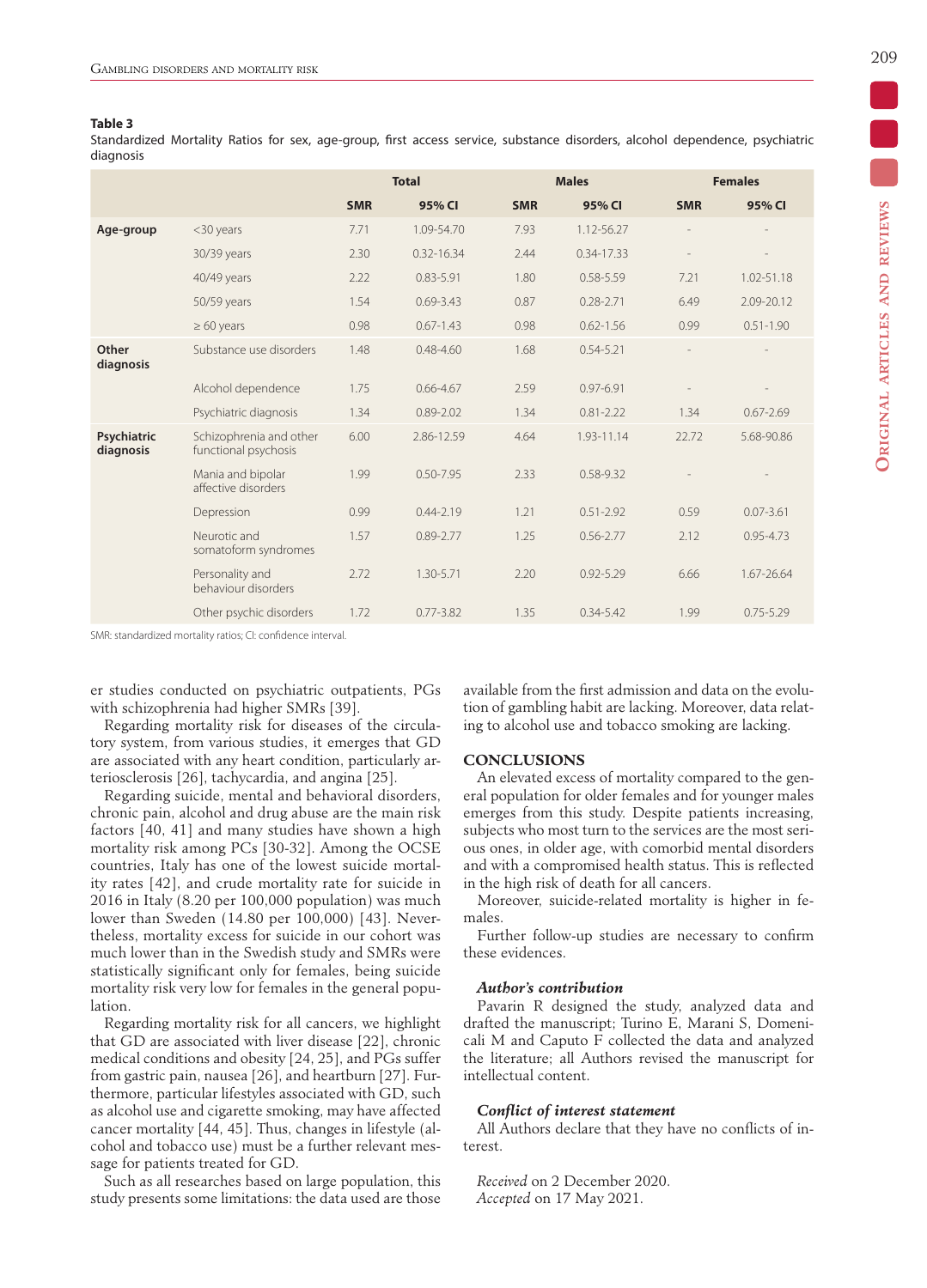# **REFERENCES**

- 1. American Psychiatric Association. Diagnostic and statistical manual of mental disorders. 4th ed. Washington, DC: American Psychiatric Association; 1994.
- 2. George S, Ts J, Nair S, et al. A cross-sectional study of problem gambling and its correlates among college students in South India. BJPsych Open. 2016;2(3):199-203. doi:10.1192/bjpo.bp.115.002519
- 3. American Psychiatric Association. Diagnostic and statistical manual of mental disorders. 3rd ed. Washington, DC: American Psychiatric Association; 1980.
- 4. American Psychiatric Association. Diagnostic and statistical manual of mental disorders, 5th ed. Washington, DC: American Psychiatric Association; 2013.
- 5. Black DW, Coryell W, McCormick B, Shaw M, Allen J. A prospective follow-up study of younger and older subjects with pathological gambling. Psychiatry Res. 2017;256:162-8. doi:10.1016/j.psychres.2017.06.043
- 6. Blaszczynski A, Swanton TB, Gainsbury SM. Avoiding use of stigmatising descriptors in gambling studies. Int Gambl Stud. 2020;20(3):369-72. doi: 10.1080/14459795.2020.1808774
- 7. Abbott MW. The changing epidemiology of gambling disorder and gambling-related harm: public health implications. Public Health. 2020;184:41-5. doi:10.1016/j. puhe.2020.04.003
- 8. Calado F, Griffiths MD. Problem gambling worldwide: an update and systematic review of empirical research (2000-2015). J Behav Addict. 2016;5(4):592-613. doi:10.1556/2006.5.2016.073
- 9. Williams RJ, Volberg RA, Stevens RMG. The population prevalence of problem gambling: methodological influences, standardized rates, jurisdictional differences, and worldwide trends. Report prepared for the Ontario Problem Gambling Research Centre and the Ontario Ministry of Health and Long Term Care. May 8, 2012. Available from: http://hdl.handle.net/10133/3068.
- 10. Ibáñez A, Blanco C, Donahue E, Lesieur HR, Pérez de Castro I, Fernández-Piqueras J, Sáiz-Ruiz J. Psychiatric comorbidity in pathological gamblers seeking treatment. Am J Psychiatry. 2001;158(10):1733-5. doi: 10.1176/ ajp.158.10.1733
- 11. Crockford DN, el-Guebaly N. Psychiatric comorbidity in pathological gambling: a critical review. Can J Psychiatry. 1998;43(1):43-50. doi: 10.1177/070674379804300104. PMID: 9494746
- 12. Hodgins DC, Stea JN, Grant JE. Gambling disorders. Lancet. 2011;378(9806):1874-84. doi: 10.1016/S0140- 6736(10)62185-X
- 13. McGrath DS, Barrett SP. The comorbidity of tobacco smoking and gambling: a review of the literature. Drug Alcohol Rev. 2009;28(6):676-81. doi: 10.1111/j.1465- 3362.2009.00097.x
- 14. Pacifici R, Mastrobattista L, Minutillo A, Mortali C. Gioco d'azzardo in Italia: ricerca, formazione e informazione: risultati di un progetto integrato. Roma: Istituto Superiore di Sanità; 2019. (Rapporti ISTISAN 19/28).
- 15. Potenza MN, Balodis IM, Derevensky J, Grant JE, Petry NM, Verdejo-Garcia A, Yip SW. Gambling disorder. Nature Reviews Disease Primers. 2019;5(1):51. doi: https:// doi.org/10.1038/s41572-019-0099-7
- 16. Suurvali H, Cordingley J, Hodgins DC, Cunningham J. Barriers to seeking help for gambling problems: a review of the empirical literature. J Gambl Stud. 2009;25(3):407- 24. doi: 10.1007/s10899-009-9129-9
- 17. Slutske WS. Natural recovery and treatment-seeking in pathological gambling: results of two US national surveys.

Am J Psychiatry. 2006;163(2):297-302. doi:10.1176/appi. ajp.163.2.297

- 18. Abbott M, Bellringer M, Garrett N, Mundy-McPherson S. New Zealand 2012 national gambling study: gambling harm and problem gambling. Report no. 2. Auckland, New Zealand: Auckland University of Technology; 2014.
- 19. Istituto Superiore di Sanità. Indagine sulle caratteristiche e sull'operatività dei Servizi e delle Strutture per il Trattamento del Disturbo da Gioco di Azzardo. Roma: Istituto Superiore di Sanità; 2015.
- 20. Pacifici R, Giuliani M, La Sala L. Disturbo da gioco d'azzardo: risultati di un progetto sperimentale. Roma: Istituto Superiore di Sanità; 2018. (Rapporti ISTISAN 18/5).
- 21. Pavarin RM, Fioritti A, Marani S, Gambini D, Turino E, Piazza A. Who are the subjects with gambling-related problems requiring treatment? A study in Northern Italy. J Clin Med. 2018;7(4):80. doi:10.3390/jcm7040080
- 22. Morasco BJ, Pietrzak RH, Blanco C, Grant BF, Hasin D, Petry NM. Health problems and medical utilization associated with gambling disorders: results from the National Epidemiologic Survey on Alcohol and Related Conditions. Psychosom Med. 2006;68(6):976-84. doi: 10.1097/01.psy.0000238466.76172.cd
- 23. Pilver CE, Potenza MN. Increased incidence of cardiovascular conditions among older adults with pathological gambling features in a prospective study. J Addict Med. 2013;7(6):387-93. doi: 10.1097/ ADM.0b013e31829e9b36
- 24. Chamberlain SR, Derbyshire KL, Leppink E, Grant JE. Obesity and dissociable forms of impulsivity in young adults. CNS Spectr. 2015;20(5):500-7. doi: 10.1017/ S1092852914000625
- 25. Black DW, Black DW, Shaw M, McCormick B, Allen J. Pathological gambling: relationship to obesity, self-reported chronic medical conditions, poor lifestyle choices, and impaired quality of life. Compr Psychiatry. 2013;54(2):97- 104. doi: 10.1016/j.comppsych.2012.07.001
- 26. Bergh C, Kühlhorn E. Social, psychological and physical consequences of pathological gambling in Sweden. J Gambl Stud. 1994;10(3):275-85. doi: 10.1007/ BF02104968
- 27. Pasternak AV, Fleming MF. Prevalence of gambling disorders in a primary care setting. Arch Fam Med. 1999;8(6):515-20. doi: 10.1001/archfami.8.6.515
- 28. Petry NM, Kiluk BD. Suicidal ideation and suicide attempts in treatment-seeking pathological gamblers. J Nerv Ment Dis. 2002;190(7):462-9. doi: 10.1097/00005053- 200207000-00007
- 29. Newman SC, Thompson AH. The association between pathological gambling and attempted suicide: findings from a national survey in Canada. Can J Psychiatry. 2007;52(9):605-12. doi: 10.1177/070674370705200909
- 30. Blaszczynski A, Farrell E. A case series of 44 completed gambling-related suicides. J Gambl Stud. 1998;14(2):93- 109. doi: 10.1023/a:1023016224147
- 31. Phillips DP, Welty WR, Smith MM. Elevated suicide levels associated with legalized gambling. Suicide Life Threat Behav. 1997;27(4):373-8.
- 32. Battersby M, Tolchard B, Scurrah M, Thomas L. Suicide ideation and behaviour in people with pathological gambling attending a treatment service. Int J Ment Health Ad. 2006;4(3):233-46. doi: https://doi.org/10.1007/ s11469-006-9022-z
- 33. Karlsson A, Håkansson A. Gambling disorder, increased